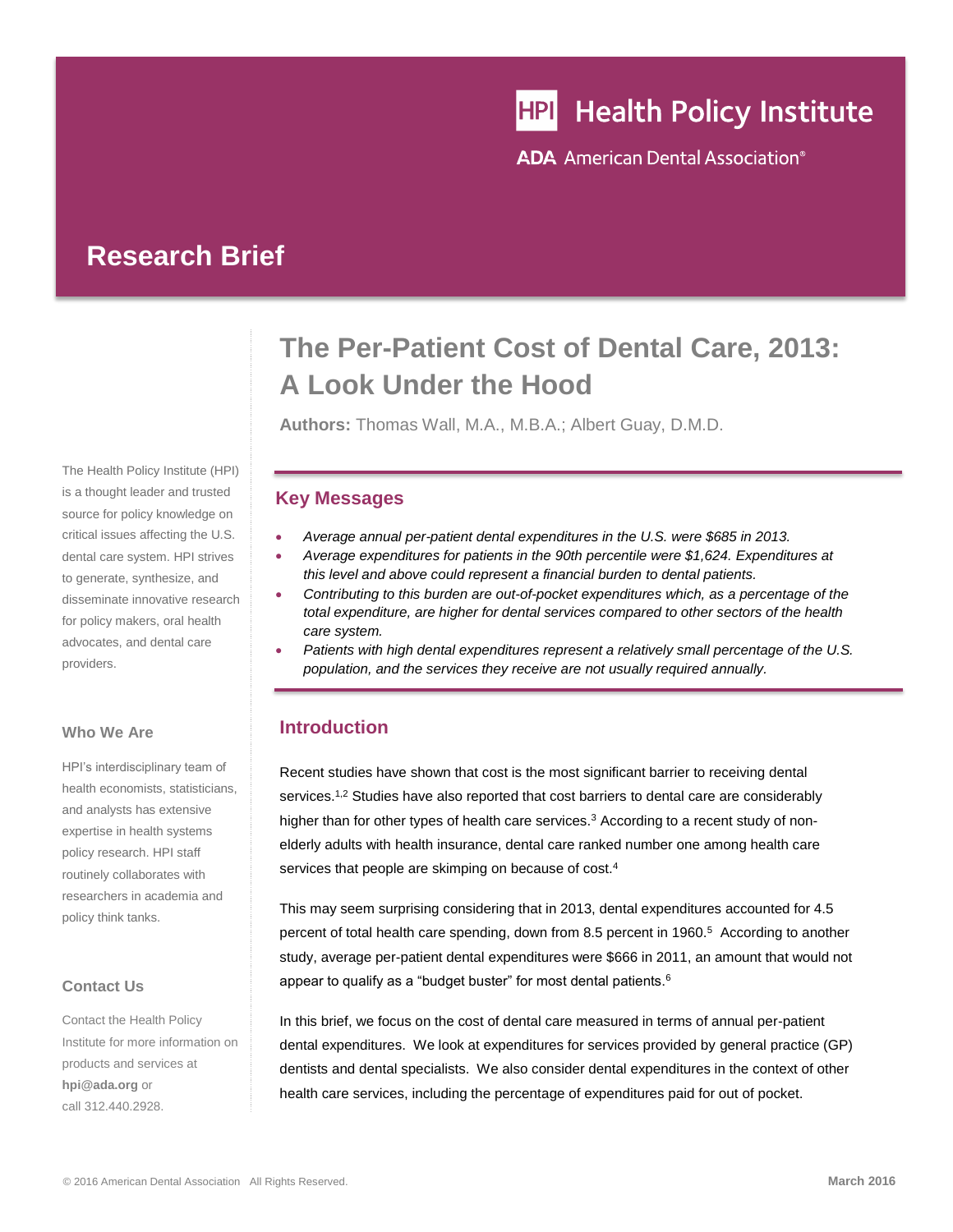#### **Results**

According to the Medical Expenditure Panel Survey (MEPS), average annual dental expenditures among those with a visit were \$685 in 2013 (Figure 1). Among those with a visit to a GP dentist, average expenditures were \$514. Among those with a visit to a dental specialist, average dental expenditures were \$1,755. As an example of dental services provided by specialists, average dental expenditures for services provided by orthodontists were \$1,440.

Table 1 shows the percentile distribution for annual dental expenditures (i.e., all dentists) in 2013. The lowest 10th percentile of dental patients reported expenditures of \$74 or less, while those in the 90th percentile reported expenditures of \$1,624. Patients at the 50th percentile, or median, reported expenditures of \$254. Note that the mean (\$685) is much higher than the median (\$254) because the distribution of dental expenditures is positively skewed. Patients falling into the 90th percentile and above represented 13.4 million persons, or 4.2 percent of the U.S. population, in 2013.

Table 2 shows total health care spending in 2013, broken down by type of service. As shown in Figure 2, mean dental spending per person with an expense was \$707.7 However, as shown in Figure 3, the percentage out of pocket was highest for dental (45.1 percent). The percentage out of pocket was lowest for hospital inpatients (3.2 percent), but due to very high perpatient expenditures (\$16,943), the amount out of pocket was \$544 (Figure 4). Finally, it is worth noting that the percentage of the population reporting an expense for hospital inpatient services (7.3 percent) was much lower than the percentage with an expense for dental services (41.2 percent). See Figure 5.

#### **Discussion**

We found that average per-patient dental costs were \$685 in 2013 and median (i.e., 50th percentile) expenditures were \$254. Expenditures for patients in the 90th percentile were \$1,624. Patients in the 90th percentile and above represented 13.4 million persons, or 4.2 percent of the U.S. population, in 2013.

Relatively high dental expenditures, like those in the 90th percentile or above, are likely to represent services provided by dental specialists or high cost restorative procedures performed by GP dentists (e.g., crowns, implants). Expenditures of this amount could represent a financial burden even for those with private dental insurance, and those without coverage are required to pay the entire cost out of pocket. On the other hand, high cost dental procedures are not usually required annually. For example, most orthodontic treatments can be completed in 18 to 24 months without need for subsequent comprehensive treatment.

Contributing to this financial burden are higher out-ofpocket expenditures as a percentage of total expenditures for dental care compared to other health care services. This is due, in part, to the relatively high percentage of the U.S. population with no dental benefits. For example, in employer-based insurance, a smaller share of workers have access to dental coverage through work than have access to health coverage through work; 45 percent of workers in private industry were offered dental benefits in 2012 compared with 70 percent who were offered health benefits.<sup>8</sup> Also, those with private dental insurance are subject to annual caps and copayments.<sup>9</sup> Dental benefits are typically capped at \$1,000 or \$1,500 each year, according to the National Association of Dental Plans.<sup>10</sup> Regular office visits for cleanings and X-rays are generally covered at 100 percent, while fillings and other basic procedures are covered at 80 percent.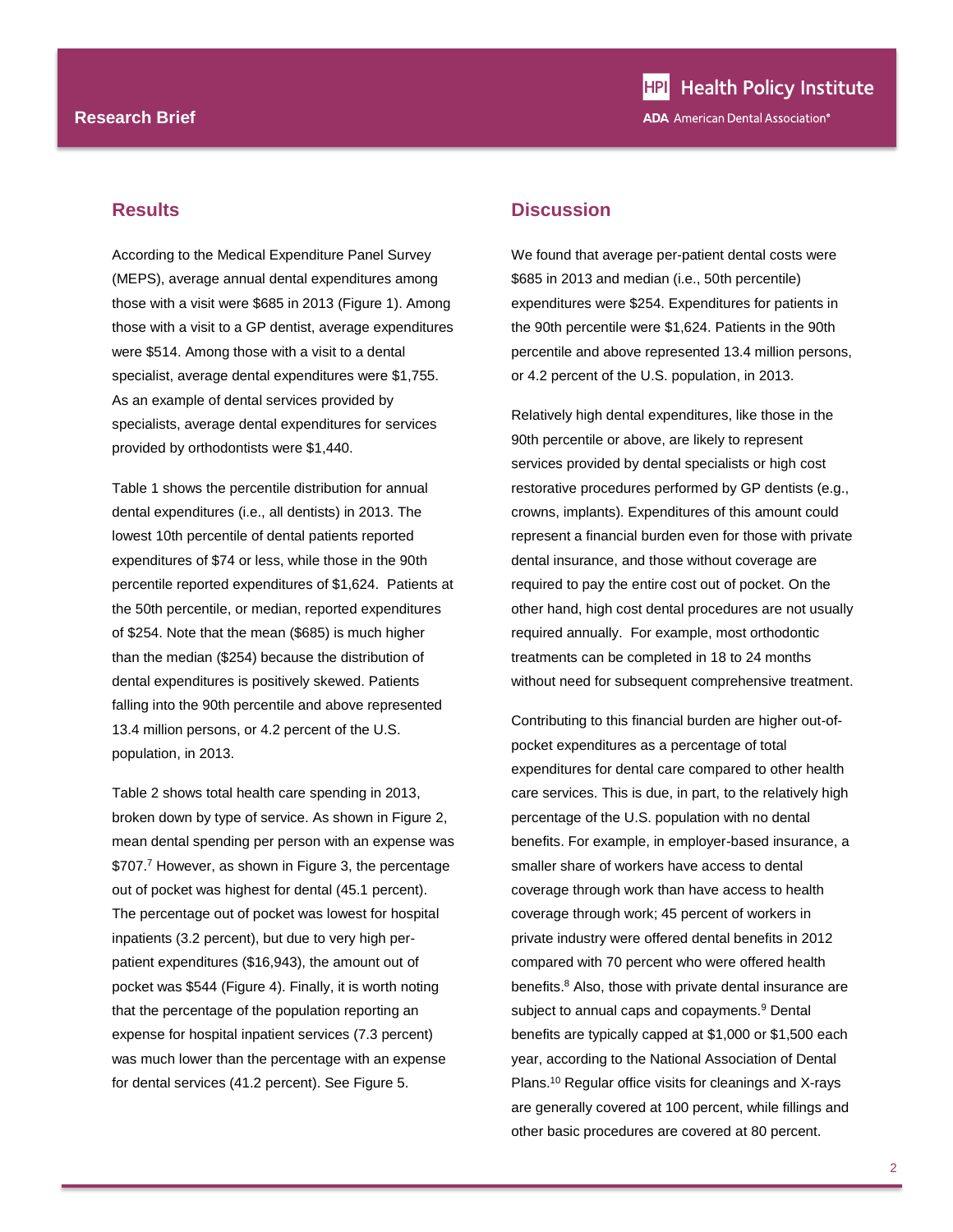Plans typically pay just half of the cost of major procedures such as crowns and inlays.

As mentioned in the introduction, recent studies have shown that cost is the most significant barrier to receiving dental services.[1](#page-0-0),[2](#page-0-1) Although the percentage of the U.S. population reporting cost barriers to dental care declined each year from 2010 to 2013, cost barriers for dental care remain significantly higher than for other segments of the health care system.[3](#page-0-2) However, we found that mean out-of-pocket expenditures for hospital inpatient services were considerably higher than mean out-of-pocket dental expenditures.

Studies of the demand for health care services have found that the demand for hospital care is among the least price-responsive while the demand for dental care is among the most price-responsive.<sup>11</sup> The patterns of demand correspond to intuition about "medical necessity" and urgency. This tendency of patients to place a lower value on dental services than other health care services may make them more sensitive to out-of-pocket expenditures for dental services and more likely to see the cost as a barrier to care. Because of dental care's greater sensitivity to cost (elasticity), the imposition of out-of-pocket patient costs for dental care can be employed by payers to manage their financial risks by discouraging the utilization of care.<sup>12</sup>

On the other hand, for half of all dental patients, annual costs were \$254 or less, and those with private dental insurance paid even less out of pocket. This reflects

improvements in the oral health of the U.S. population<sup>13</sup> and the shift in the dental services mix from relatively high cost restorative services to lower cost diagnostic and preventive services.<sup>14</sup> In 2004, approximately 73 percent of dental procedures were either diagnostic (42.5 percent) or preventive (30.4 percent).<sup>15</sup>

We have introduced "cost" into the discussion because the out-of-pocket costs that patients pay for their care are, in reality, the "price" patients must contend with. This is regardless of the price providers charge for their services because of the partial insulation from the true price providers receive by the various subsidies delivered by third party payers. The costs to patients must include opportunity and acquisition costs, such as transportation, child care, time lost from work, etc. In other words, a price of zero would still leave costs to patients when personal considerations are factored in.

On the surface, it appears to be incongruous that oral health care consumes the smallest portion of health care spending but dental patients pay the greatest share of the costs for care out of pocket. The impact of out-of-pocket spending on the amount of all health spending is small; however, the impact on seeking care by individual patients can be significant.

Meaningful reduction of the financial barriers to oral health care must include moderating out-of-pocket costs for patients and consideration of opportunity and acquisition costs to patients beyond the price for services.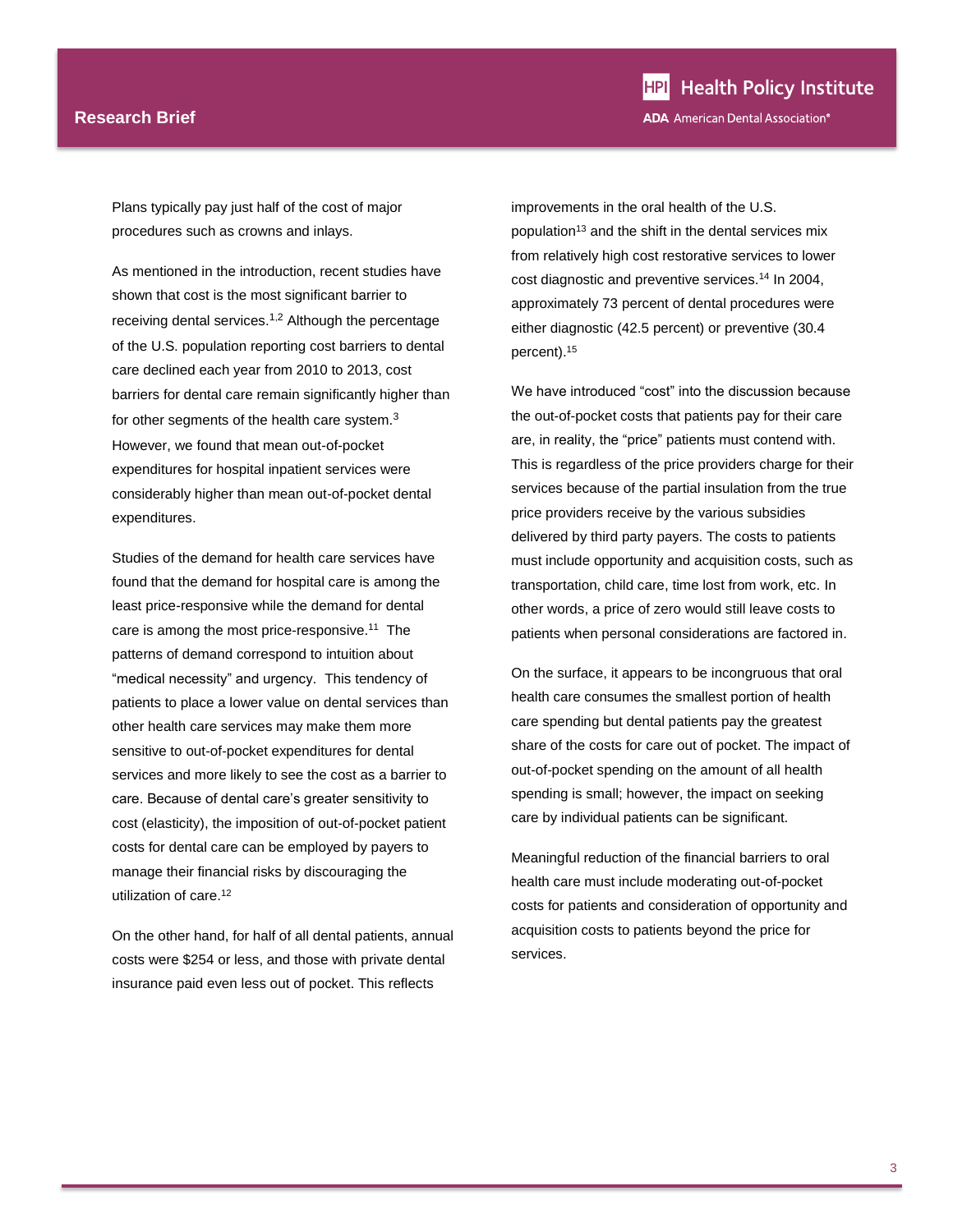

**Figure 1:** Average Annual Expenditures Among Those with a Visit by Visit Type, 2013

**Source:** 2013 Medical Expenditure Panel Survey.

| <b>Table 1:</b> Annual Expenditures for Dental Services Provided by All Dentists, 2013 |  |
|----------------------------------------------------------------------------------------|--|
|----------------------------------------------------------------------------------------|--|

| 10th percentile | 25th percentile | 50th percentile | 75th percentile | 90th percentile |
|-----------------|-----------------|-----------------|-----------------|-----------------|
| \$74            | \$127           | \$254           | \$595           | \$1,624         |

**Source:** 2013 Medical Expenditure Panel Survey.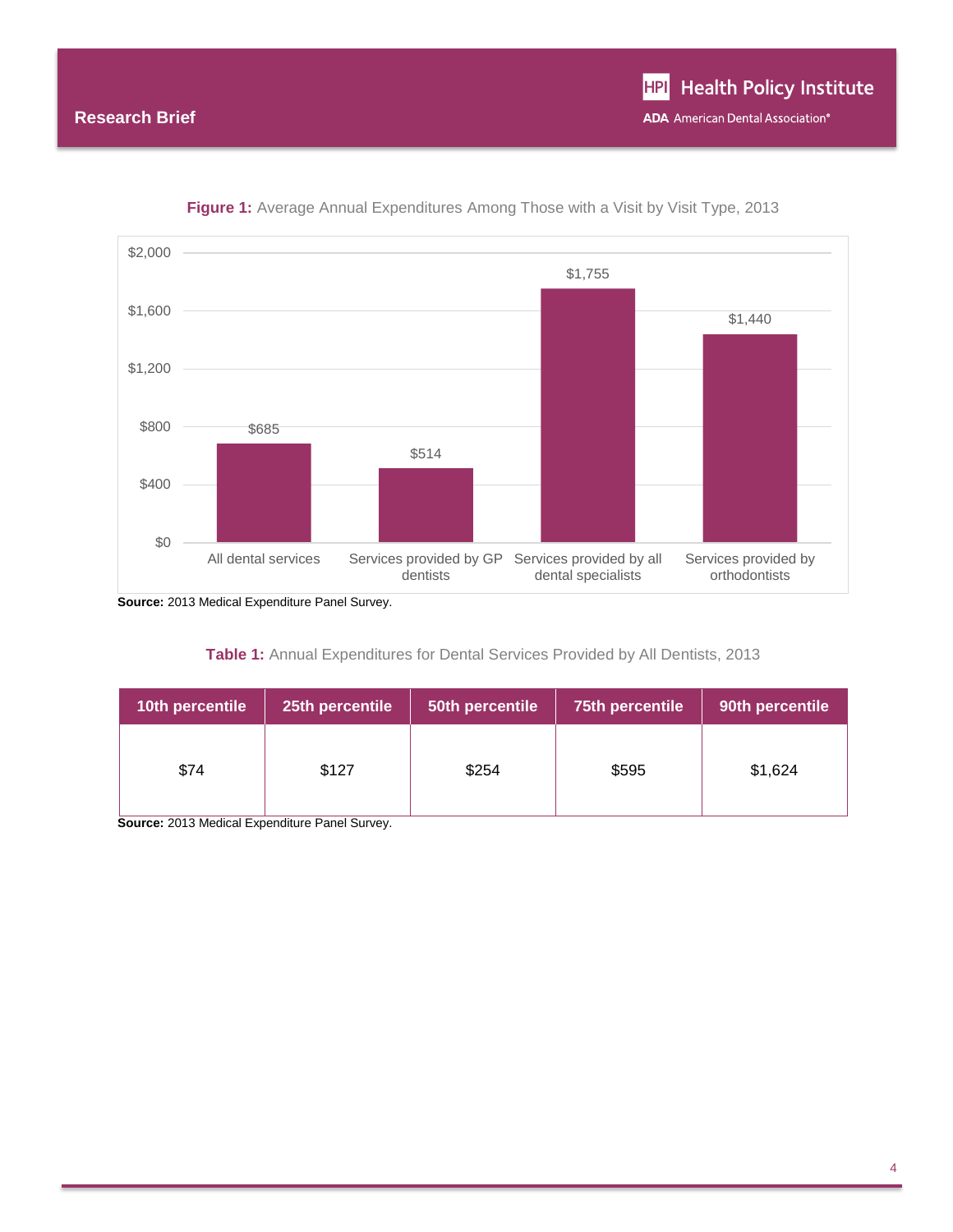|                                                                                                   | <b>Mean</b><br>(per person<br>with an<br>expense) | Percentage<br>with an<br>expense | Percentage<br>out of pocket | <b>Mean</b><br>out of pocket | <b>Total</b><br>out of pocket<br>(billions) | Percentage<br>of total out of<br>pocket | <b>Total</b><br>expenditures<br>(billions) | <b>Percentage</b><br>of total<br>expenditures |
|---------------------------------------------------------------------------------------------------|---------------------------------------------------|----------------------------------|-----------------------------|------------------------------|---------------------------------------------|-----------------------------------------|--------------------------------------------|-----------------------------------------------|
| <b>Dental</b>                                                                                     | \$706.73                                          | 41.2%                            | 45.1%                       | \$318.85                     | \$41.4                                      | 21.5%                                   | \$91.8                                     | 6.6%                                          |
| <b>Prescription</b><br><b>Drugs</b>                                                               | \$1,606.63                                        | 60.7%                            | 16.5%                       | \$264.84                     | \$50.7                                      | 26.3%                                   | \$307.8                                    | 22.0%                                         |
| <b>Hospital</b><br>Inpatient                                                                      | \$16,942.66                                       | 7.3%                             | 3.2%                        | \$544.18                     | \$12.6                                      | 6.5%                                    | \$390.9                                    | 27.9%                                         |
| <b>Ambulatory</b><br><b>Services</b>                                                              | \$2,231.93                                        | 75.3%                            | 12.7%                       | \$283.39                     | \$67.4                                      | 34.9%                                   | \$530.6                                    | 37.9%                                         |
| <b>Home Health</b><br>Care and<br><b>Other Medical</b><br><b>Services and</b><br><b>Equipment</b> | \$1,213.51                                        | 20.7%                            | 26.3%                       | \$318.50                     | \$20.9                                      | 10.8%                                   | \$79.4                                     | 5.7%                                          |
| <b>Total Health</b><br>Care                                                                       | \$5,255.95                                        | 84.4%                            | 13.8%                       | \$724.07                     | \$192.9                                     | 100.0%                                  | \$1,400.5                                  | 100.0%                                        |

**Table 2:** Health Care Spending by Type of Service, 2013

**Source:** 2013 Medical Expenditure Panel Survey. **Note:** Expenditures include total direct payments from all sources to hospitals, physicians, home health providers (agency and independent providers), dental providers, other types of health care providers (e.g., physical therapists, chiropractors, optometrists, etc.), and pharmacies for services reported by respondents in the MEPS. Expenditures for hospital-based services include those for both facility and separately billed physician services. Estimates are for the U.S. civilian non-institutionalized population.



#### **Figure 2:** Average Annual Expenditures Per Person With an Expense, 2013

**Source:** 2013 Medical Expenditure Panel Survey.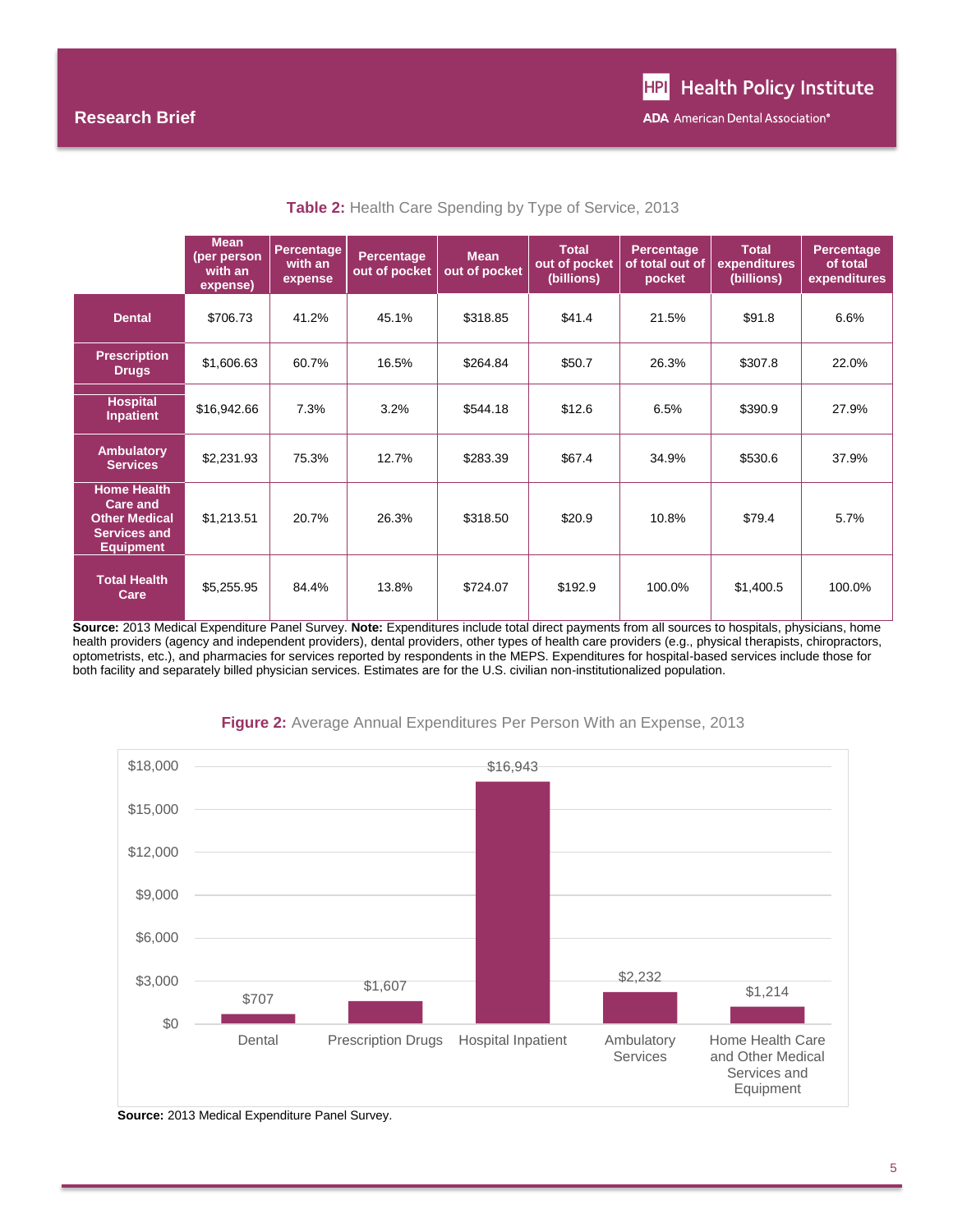

**Figure 3:** Percentage of Annual Expenditure Paid for Out of Pocket, 2013



#### **Figure 4:** Average Out-of-Pocket Expenditure, 2013

**Source:** 2013 Medical Expenditure Panel Survey.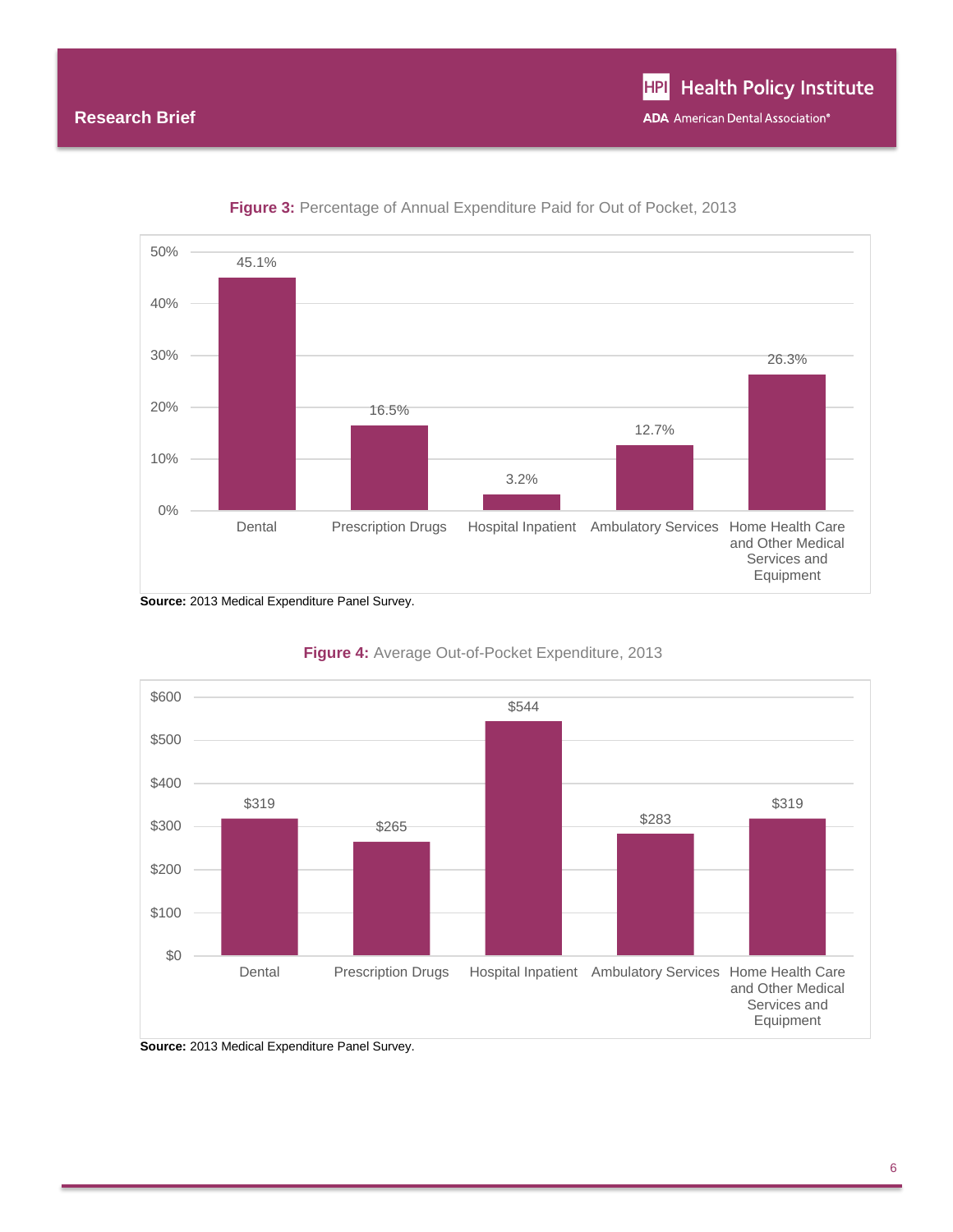

**Figure 5:** Percentage of the Population with an Expense, 2013

#### **Data & Methods**

We analyzed data from the Medical Expenditure Panel Survey (MEPS) that is managed by the Agency for Healthcare Research and Quality (AHRQ). We focused on the year 2013, the most recent year for which data are available (data for 2013 were released in September 2015). The MEPS provides nationally representative estimates of health care use, expenditures, sources of payment, and health insurance coverage for the U.S. civilian noninstitutionalized population. Studies have documented differences between the MEPS and National Health Expenditure Accounts (NHEA) regarding health care expenditure estimates.<sup>16</sup>

We present annual dental expenditure estimates for all dental services, dental services provided by general practice (GP) dentists, and dental services provided by dental specialists. Dental specialists include the following categories in the MEPS: (1) dental surgeon, (2) orthodontist, (3) endodontist, (4) periodontist and (5) other dental specialist.

We also examine expenditures for dental care in the context of other categories of health care expenditures included in the MEPS, including prescription drugs, hospital inpatient services, ambulatory services (includes hospital out-patient visits, office-based medical provider visits, and hospital ED visits), and home health care and other medical services and equipment. We include per-patient and total expenditures as well as out-of-pocket expenditures as a percentage of the total.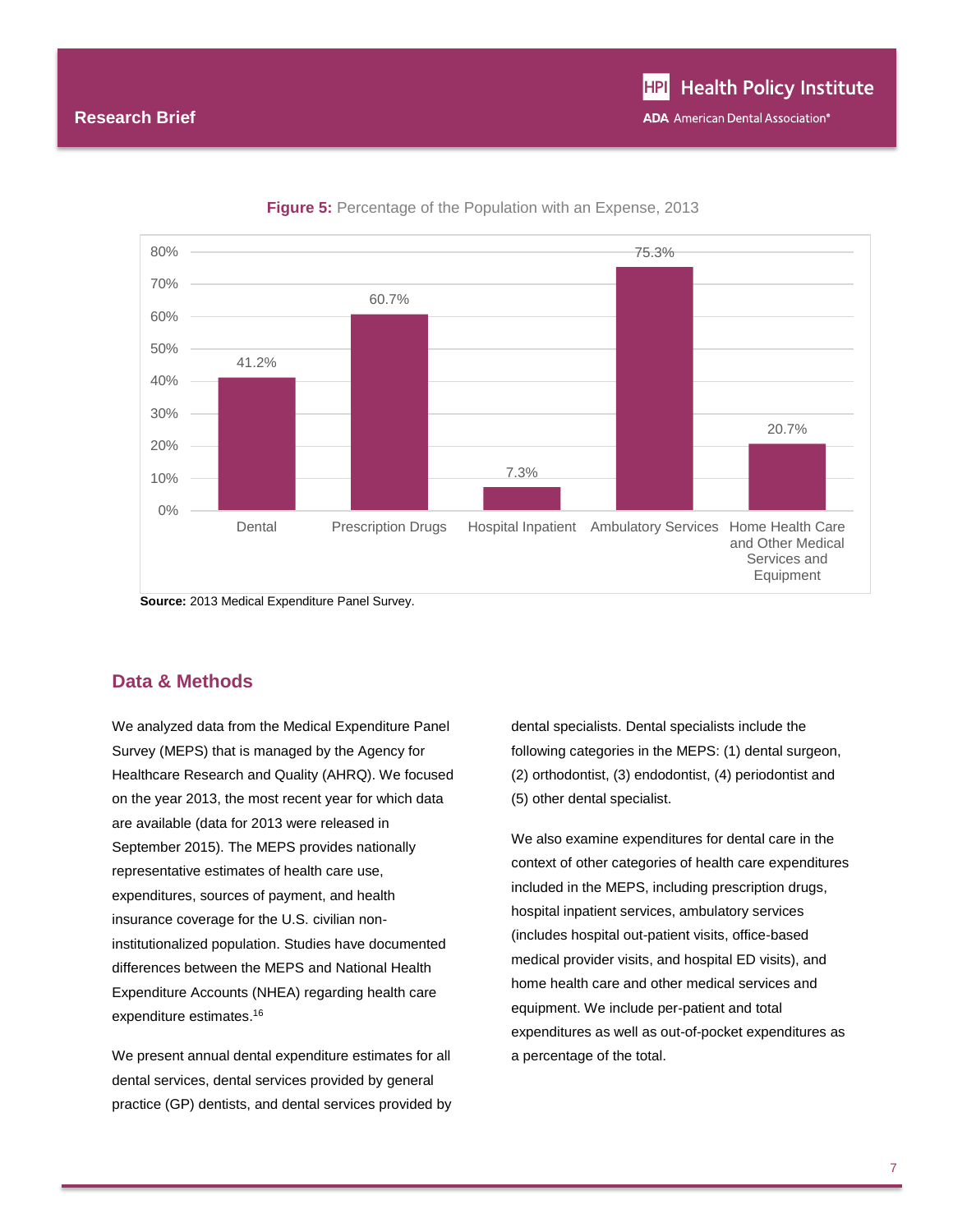This Research Brief was published by the American Dental Association's Health Policy Institute.

211 E. Chicago Avenue Chicago, Illinois 60611 312.440.2928 [hpi@ada.org](mailto:hpi@ada.org)

For more information on products and services, please visit our website, **www.ada.org/hpi**.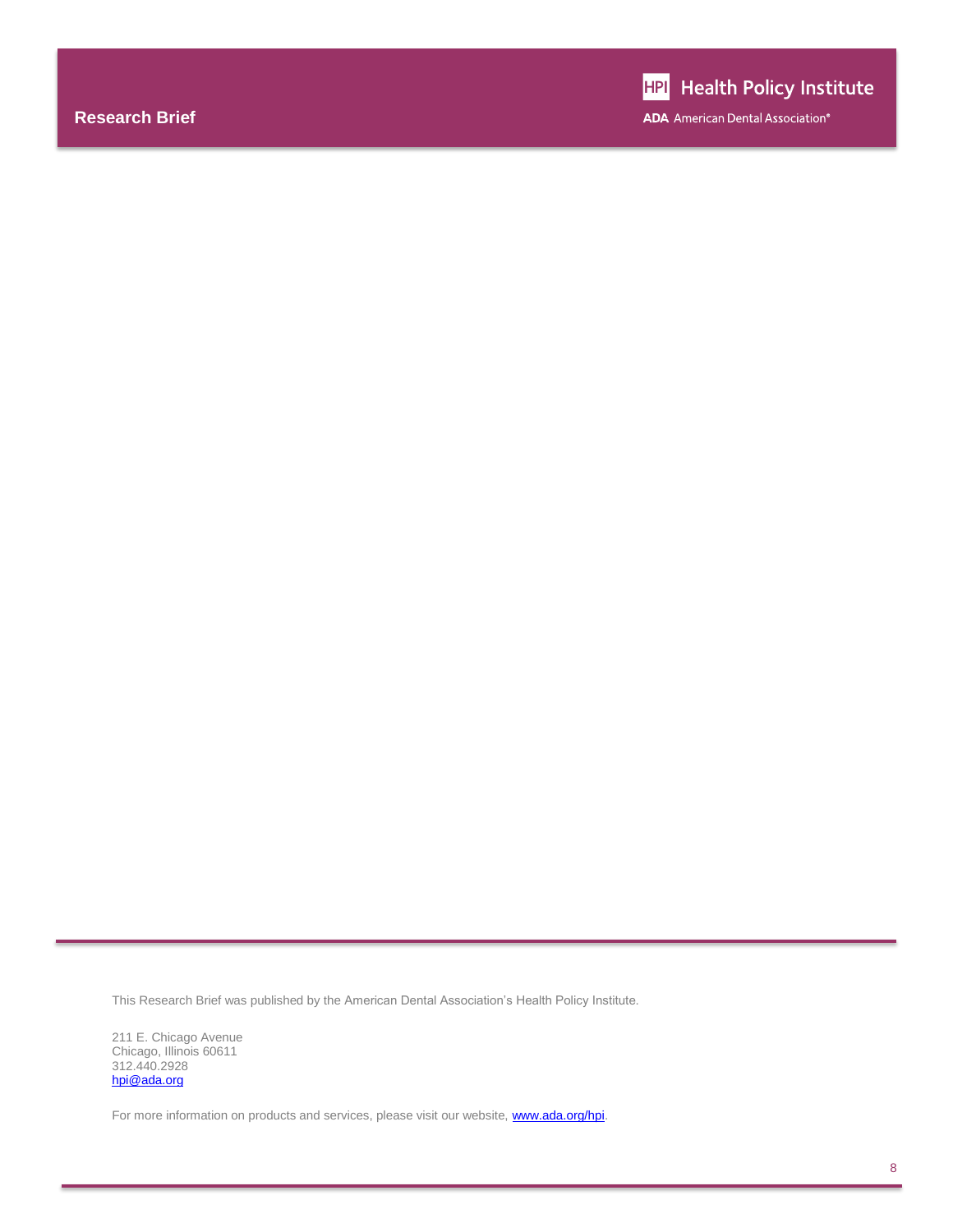l

#### **References**

<sup>3</sup> Nasseh K, Wall T, Vujicic M. Cost barriers to dental care continue to decline, particularly among young adults and the poor. Health Policy Institute Research Brief. American Dental Association. October 2015. Available at: http://www.ada.org/~/media/ADA/Science%20and%20Research/HPI/Files/HPIBrief\_1015\_2.ashx. Accessed February 26, 2016.

<sup>4</sup> Urban Institute. Health Policy Center. QuickTake: the forgotten health care need: gaps in dental care for insured adults remain under ACA. September 2015. Available at[: http://hrms.urban.org/quicktakes/Gaps-in-Dental-Care-for-](http://hrms.urban.org/quicktakes/Gaps-in-Dental-Care-for-Insured-Adults-Remain-under-ACA.html)[Insured-Adults-Remain-under-ACA.html.](http://hrms.urban.org/quicktakes/Gaps-in-Dental-Care-for-Insured-Adults-Remain-under-ACA.html)

<sup>5</sup> Centers for Medicare & Medicaid Services. National Health Expenditure Data. National Health Expenditures by type of service and source of funds. Available at[: https://www.cms.gov/Research-Statistics-Data-and-Systems/Statistics-](https://www.cms.gov/Research-Statistics-Data-and-Systems/Statistics-Trends-and-Reports/NationalHealthExpendData/NationalHealthAccountsHistorical.html)[Trends-and-Reports/NationalHealthExpendData/NationalHealthAccountsHistorical.html.](https://www.cms.gov/Research-Statistics-Data-and-Systems/Statistics-Trends-and-Reports/NationalHealthExpendData/NationalHealthAccountsHistorical.html)

<sup>6</sup> Wall T, Nasseh K, Vujicic M. U.S. dental spending remains flat through 2012. Health Policy Institute Research Brief. American Dental Association. January 2014. Available at: http://www.ada.org/sections/professionalResources/pdfs/HPRCBrief\_0114\_1.pdf. Accessed February 26, 2016.

<sup>7</sup> Mean per-patient dental expenditures in Table 2 are based on those patients in the MEPS with an expense. Mean perpatient dental expenditures in Figure 1 are somewhat lower and include some patients in the MEPS with no expenditures.

<sup>8</sup> Wiatrowski WJ. 2013. Employment-based health benefits in small and large private establishments. *Beyond the Numbers*. 2013;2(8). Washington, DC: Bureau of Labor Statistics.

9 Kaiser Health News. Adults with insurance often still have unmet dental needs, survey finds. October, 2015. Available at[: http://khn.org/news/adults-with-insurance-often-still-have-unmet-dental-needs-survey](http://khn.org/news/adults-with-insurance-often-still-have-unmet-dental-needs-survey-finds/?utm_campaign=KHN%3A+Daily+Health+Policy+Report&utm_source=hs_email&utm_medium=email&utm_content=22533884&_hsenc=p2ANqtz-8jWv6yFlEeg_QTT1JHQH4R-hbfjpxOOTOHArSwVUNCb_xzUfyW1Jfr2qgt9gjg-PGYcK5LRTrozFU8phVIgVwEjset1g&_hsmi=22533884)[finds/?utm\\_campaign=KHN%3A+Daily+Health+Policy+Report&utm\\_source=hs\\_email&utm\\_medium=email&utm\\_conte](http://khn.org/news/adults-with-insurance-often-still-have-unmet-dental-needs-survey-finds/?utm_campaign=KHN%3A+Daily+Health+Policy+Report&utm_source=hs_email&utm_medium=email&utm_content=22533884&_hsenc=p2ANqtz-8jWv6yFlEeg_QTT1JHQH4R-hbfjpxOOTOHArSwVUNCb_xzUfyW1Jfr2qgt9gjg-PGYcK5LRTrozFU8phVIgVwEjset1g&_hsmi=22533884) [nt=22533884&\\_hsenc=p2ANqtz-8jWv6yFlEeg\\_QTT1JHQH4R-hbfjpxOOTOHArSwVUNCb\\_xzUfyW1Jfr2qgt9gjg-](http://khn.org/news/adults-with-insurance-often-still-have-unmet-dental-needs-survey-finds/?utm_campaign=KHN%3A+Daily+Health+Policy+Report&utm_source=hs_email&utm_medium=email&utm_content=22533884&_hsenc=p2ANqtz-8jWv6yFlEeg_QTT1JHQH4R-hbfjpxOOTOHArSwVUNCb_xzUfyW1Jfr2qgt9gjg-PGYcK5LRTrozFU8phVIgVwEjset1g&_hsmi=22533884)[PGYcK5LRTrozFU8phVIgVwEjset1g&\\_hsmi=22533884.](http://khn.org/news/adults-with-insurance-often-still-have-unmet-dental-needs-survey-finds/?utm_campaign=KHN%3A+Daily+Health+Policy+Report&utm_source=hs_email&utm_medium=email&utm_content=22533884&_hsenc=p2ANqtz-8jWv6yFlEeg_QTT1JHQH4R-hbfjpxOOTOHArSwVUNCb_xzUfyW1Jfr2qgt9gjg-PGYcK5LRTrozFU8phVIgVwEjset1g&_hsmi=22533884)

 $10$  National Association of Dental Plans. What do dental plans normally cover? Available at: http://www.nadp.org/Dental\_Benefits\_Basics/Dental\_BB\_3.aspx.

<sup>11</sup> Phelps CE. *Health Economics*. Reading, MA: Addison Wesley Educational Publications, 1997.

<sup>12</sup> Manning WG, Phelps CE. The demand for dental care. *Bell Journal of Economics*. 1979;10(2):503-525.

<sup>13</sup> Dye BA, Tan S, Smith V, Lewis BG, Barker LK, Thornton-Evans G, et al. Trends in oral health status: United States, 1988–1994 and 1999–2004. National Center for Health Statistics. *Vital Health Stat*. 2007;11(248):1-92.

<sup>14</sup> Eklund SA, Pittman JL, Smith RC. Trends in dental care among insured Americans, 1980 to 1995. *JADA*. 1997;128(2):171-78.

<sup>15</sup> Manski, RJ, Brown E. Dental use, expenses, private dental coverage, and changes, 1996 and 2004. Agency for Healthcare Research and Quality. 2007. MEPS Chartbook No. 17. Available at: http://www.meps.ahrg.gov/mepsweb/data\_files/publications/cb17/cb17.pdf.

<sup>16</sup> Sing et al. Reconciling medical expenditure estimates from the MEPS and NHEA, 2002. *Health Care Financing Review*. 2006;28(1):25-40.

<sup>1</sup> Wall T, Nasseh K, Vujicic M. Most important barriers to dental care are financial, not supply related. Health Policy Institute Research Brief. American Dental Association. October 2014. Available at:

http://www.ada.org/~/media/ADA/Science%20and%20Research/HPI/Files/HPIBrief\_1014\_2.ashx. Accessed February 26, 2016.

<sup>&</sup>lt;sup>2</sup> Yarbrough C, Nasseh K, Vujicic M. Why adults forgo dental care: evidence from a new national survey. Health Policy Institute Research Brief. American Dental Association. November 2014. Available at: http://www.ada.org/~/media/ADA/Science%20and%20Research/HPI/Files/HPIBrief\_1114\_1.ashx. Accessed February 26, 2016.